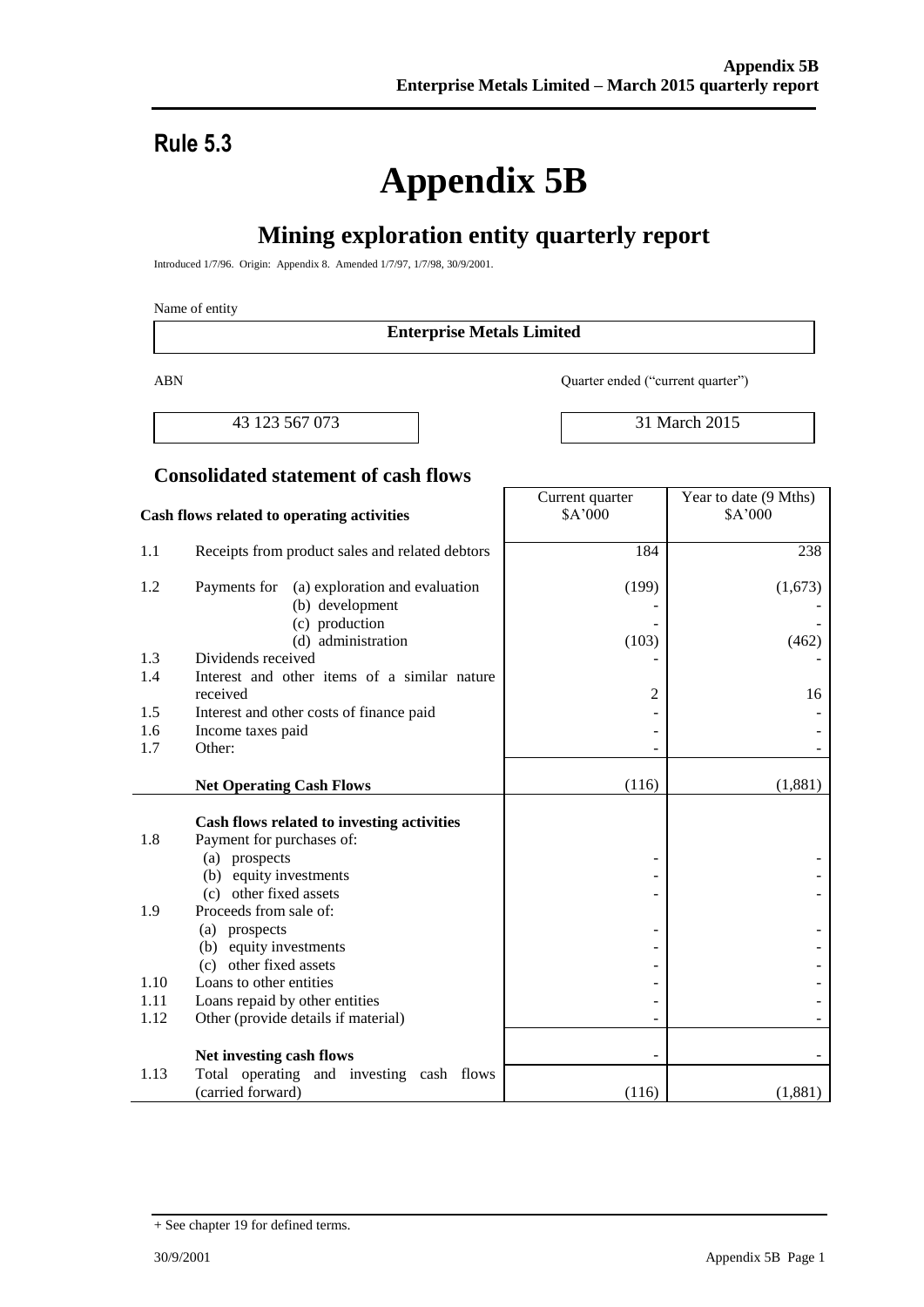| 1.13 | Total operating and investing cash flows   |                          |          |
|------|--------------------------------------------|--------------------------|----------|
|      | (brought forward)                          | (116)                    | (1,881)  |
|      |                                            |                          |          |
|      | Cash flows related to financing activities |                          |          |
| 1.14 | Proceeds from issues of shares/options     | ۰                        | 369      |
| 1.15 | Proceeds from sale of forfeited shares     |                          |          |
| 1.16 | Proceeds from borrowings                   | ۰                        |          |
| 1.17 | Repayment of borrowings                    | $\overline{\phantom{0}}$ |          |
| 1.18 | Dividends paid                             | $\overline{\phantom{a}}$ |          |
| 1.19 | Other – Share issue costs                  |                          | (55)     |
|      | Net financing cash flows                   |                          | 314      |
|      |                                            |                          |          |
|      | Net increase (decrease) in cash held       | (116)                    | (1, 567) |
| 1.20 | Cash at beginning of quarter/year to date  | 519                      | 1,970    |
| 1.21 | Exchange rate adjustments to item 1.20     |                          |          |
| 1.22 | Cash at end of quarter                     | 403                      | 403      |

#### **Payments to directors of the entity and associates of the directors Payments to related entities of the entity and associates of the related entities**

|      |                                                                  | Current quarter<br>\$A'000 |
|------|------------------------------------------------------------------|----------------------------|
| 1.23 | Aggregate amount of payments to the parties included in item 1.2 |                            |
| 1.24 | Aggregate amount of loans to the parties included in item 1.10   |                            |

#### 1.25 Explanation necessary for an understanding of the transactions \$56k paid to Directors for Director and Consulting Fees. \$35k paid to XServ Pty Ltd, a geological consulting company related to Mr Dermot Ryan, a Director of Enterprise Metals Limited.

## **Non-cash financing and investing activities**

- 2.1 Details of financing and investing transactions which have had a material effect on consolidated assets and liabilities but did not involve cash flows N/A.
- 2.2 Details of outlays made by other entities to establish or increase their share in projects in which the reporting entity has an interest

N/A.

## **Financing facilities available**

*Add notes as necessary for an understanding of the position.*

|     |                             | Amount available<br>\$A'000 | Amount used<br>\$A'000 |  |
|-----|-----------------------------|-----------------------------|------------------------|--|
|     | Loan facilities             | Nil                         | Nil                    |  |
| ے د | Credit standby arrangements | Nil                         | Nil                    |  |

<sup>+</sup> See chapter 19 for defined terms.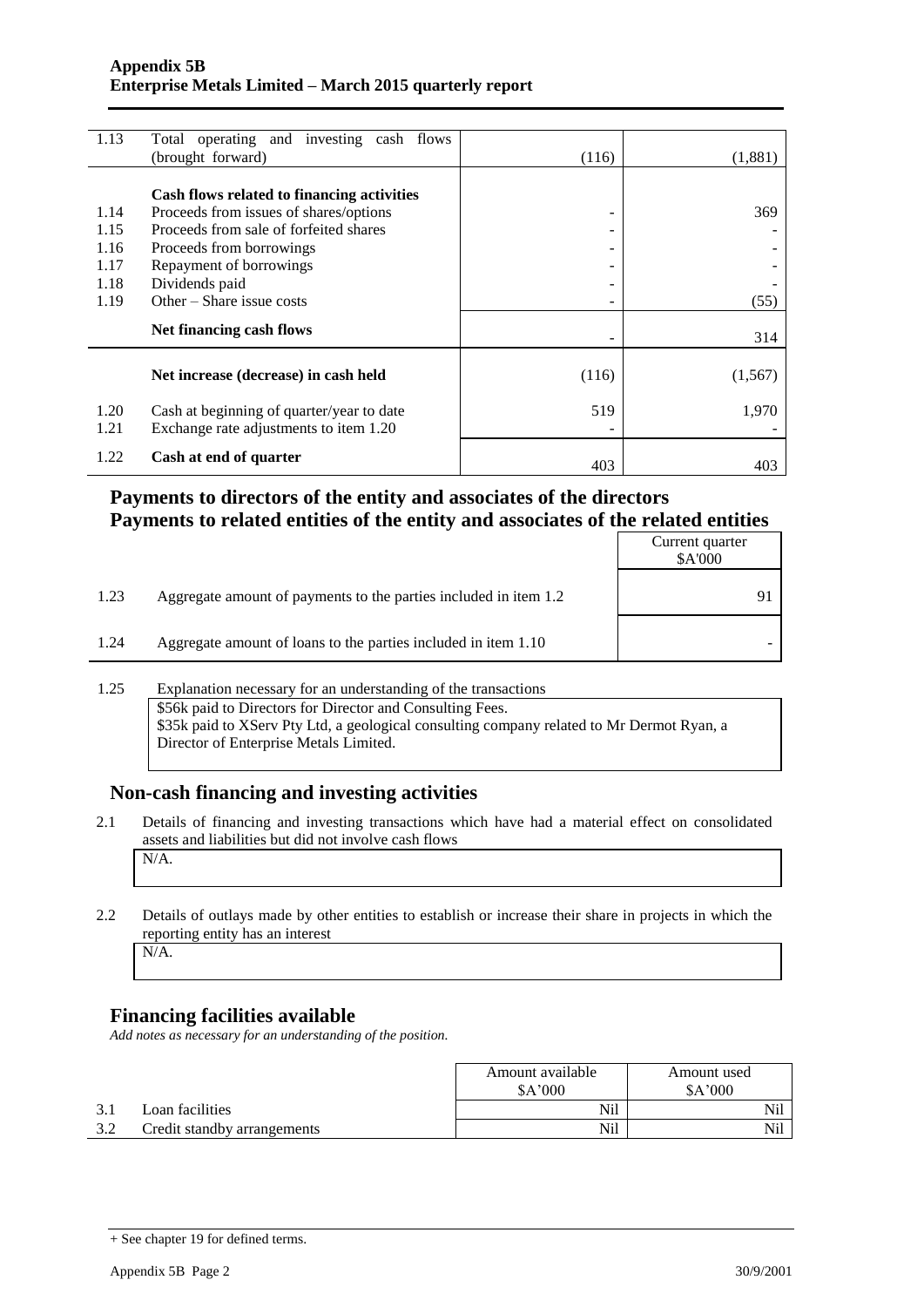#### **Estimated cash outflows for next quarter**

|     |                            | \$A'000 |
|-----|----------------------------|---------|
| 4.1 | Exploration and evaluation | 90      |
| 4.2 | Development                |         |
| 4.3 | Production                 |         |
| 4.4 | Administration             | 80      |
|     | <b>Total</b>               | 170     |

# **Reconciliation of cash**

|     | Reconciliation of cash at the end of the quarter (as<br>shown in the consolidated statement of cash flows) to<br>the related items in the accounts is as follows. | Current quarter<br>\$A'000 | Previous quarter<br>\$A'000 |  |
|-----|-------------------------------------------------------------------------------------------------------------------------------------------------------------------|----------------------------|-----------------------------|--|
| 5.1 | Cash on hand and at bank                                                                                                                                          | 403                        | 444                         |  |
| 5.2 | Deposits at call                                                                                                                                                  |                            | 75                          |  |
| 5.3 | Bank overdraft                                                                                                                                                    |                            |                             |  |
| 5.4 | Other (provide details)                                                                                                                                           |                            |                             |  |
|     | <b>Total: cash at end of quarter</b> (item 1.22)                                                                                                                  | 403                        | 519                         |  |

#### **Changes in interests in mining tenements**

| 6.1 | <b>Interests in mining</b><br>tenements<br>relinquished, reduced<br>or lapsed | <b>Tenement</b><br>reference | <b>Nature of interest</b><br>(note (2)) | <b>Interest at</b><br>beginning<br>of quarter | Interest at<br>end of<br>quarter        |
|-----|-------------------------------------------------------------------------------|------------------------------|-----------------------------------------|-----------------------------------------------|-----------------------------------------|
|     | Surrendered                                                                   | E77/1752                     | Granted                                 | 100                                           | $\Omega$                                |
|     | <b>Application Withdrawn</b>                                                  | E51/1646                     | Application                             | 100                                           | $\Omega$                                |
|     | <b>Application Withdrawn</b>                                                  | E20/852                      | Application                             | 100                                           | $\mathbf{0}$                            |
|     | <b>Application Withdrawn</b>                                                  | E51/1636                     | Application                             | 100                                           | $\Omega$                                |
|     | Sale of 70%                                                                   | E63/1281                     | Granted                                 | 100                                           | 30                                      |
|     | Sale of 70%                                                                   | E63/1282                     | Granted                                 | 100                                           | 30                                      |
|     | Sale of 70%                                                                   | E63/1695                     | Application                             | 100                                           | 30                                      |
|     | Sale of 70%                                                                   | E28/2403                     | Application                             | 100                                           | 30                                      |
|     |                                                                               |                              |                                         |                                               |                                         |
| 6.2 | <b>Interests in mining</b><br>tenements acquired                              | <b>Tenement</b><br>reference | <b>Current Registered Holder;</b>       | <b>Interest at</b><br>beginning<br>of quarter | <b>Interest at</b><br>end of<br>quarter |
|     | Application lodged                                                            | E51/1683                     | <b>Enterprise Metals Ltd</b>            | 0                                             | 100                                     |
|     | Application lodged                                                            | E52/3267                     | Amiable Holdings Pty Ltd                | $\Omega$                                      | 100                                     |
|     |                                                                               |                              |                                         |                                               |                                         |

<sup>+</sup> See chapter 19 for defined terms.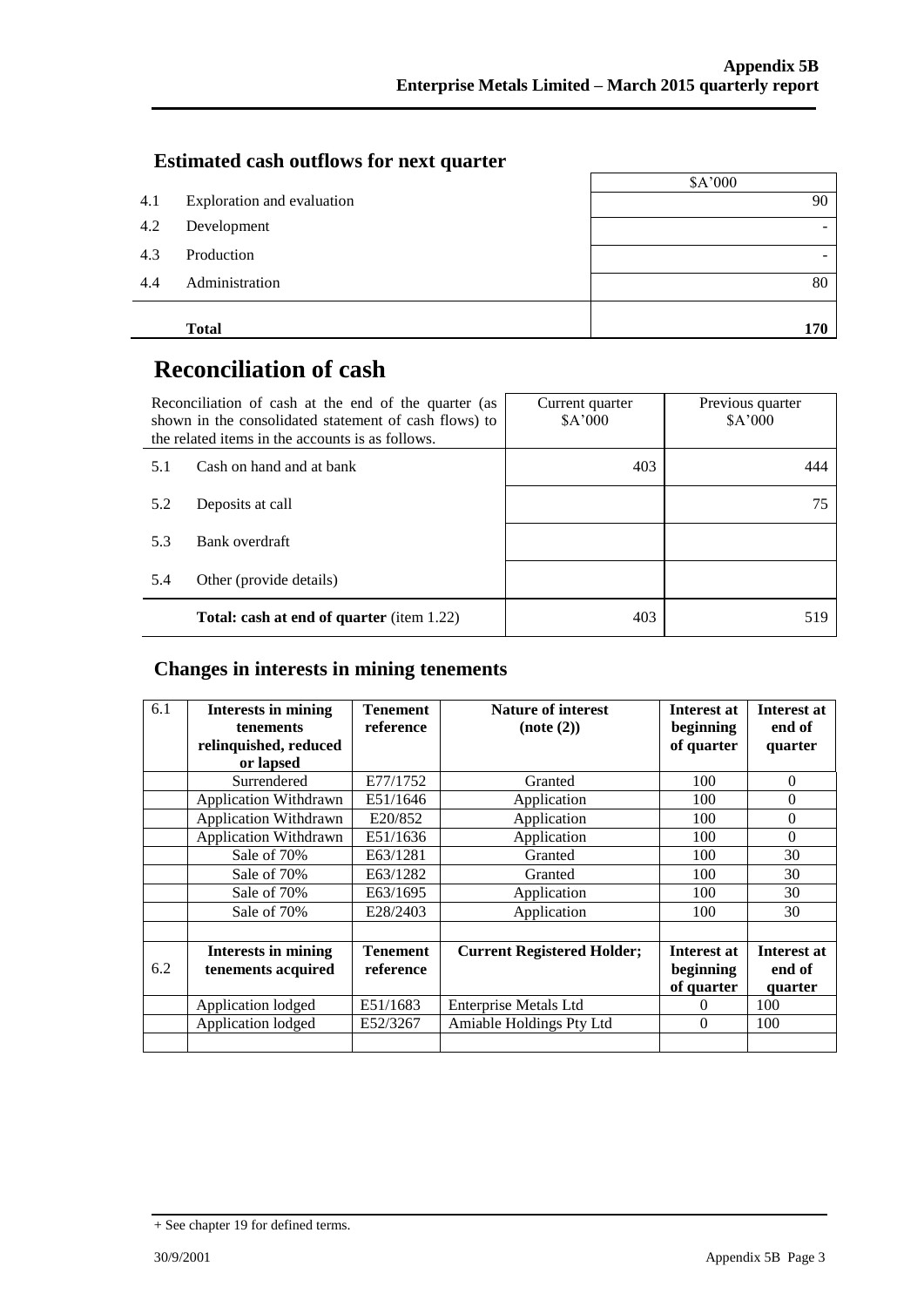#### **Issued and quoted securities at end of current quarter**

*Description includes rate of interest and any redemption or conversion rights together with prices and dates.*

|      |                                                           | Total number            | Number quoted | Issue price<br>per security | Amount paid up<br>per security (cents) |
|------|-----------------------------------------------------------|-------------------------|---------------|-----------------------------|----------------------------------------|
|      |                                                           |                         |               | (cents)                     |                                        |
| 7.1  | Preference <sup>+</sup> securities<br>(description)       |                         |               |                             |                                        |
| 7.2  | Changes during quarter                                    |                         |               |                             |                                        |
|      |                                                           |                         |               |                             |                                        |
| 7.3  | <sup>+</sup> Ordinary securities                          | 274,508,276             | 274,508,276   |                             |                                        |
| 7.4  | Changes during quarter<br>(a) Increases through issues    |                         |               |                             |                                        |
|      | (b) Decreases through returns<br>of capital, buy-backs    |                         |               |                             |                                        |
| 7.5  | <sup>+</sup> Convertible debt securities<br>(description) |                         |               |                             |                                        |
| 7.6  | Changes during quarter                                    |                         |               |                             |                                        |
| 7.7  | <b>Options</b> (description and<br>conversion factor)     |                         |               | Exercise<br>price           | Expiry date                            |
|      |                                                           | 7,600,000<br>16,662,500 |               | 14.9 cents<br>8 cents       | 11 September 2015<br>30 November 2016  |
| 7.8  | Issued during quarter                                     | 12,000,000              |               | 10 cents                    | 15 June 2016                           |
| 7.9  | Exercised during quarter                                  |                         |               |                             |                                        |
| 7.10 | Expired/Lapsed during quarter                             |                         |               |                             |                                        |
| 7.11 | <b>Debentures</b>                                         |                         |               |                             |                                        |
|      | (totals only)                                             |                         |               |                             |                                        |
| 7.12 | <b>Unsecured notes (totals only)</b>                      |                         |               |                             |                                        |

<sup>+</sup> See chapter 19 for defined terms.